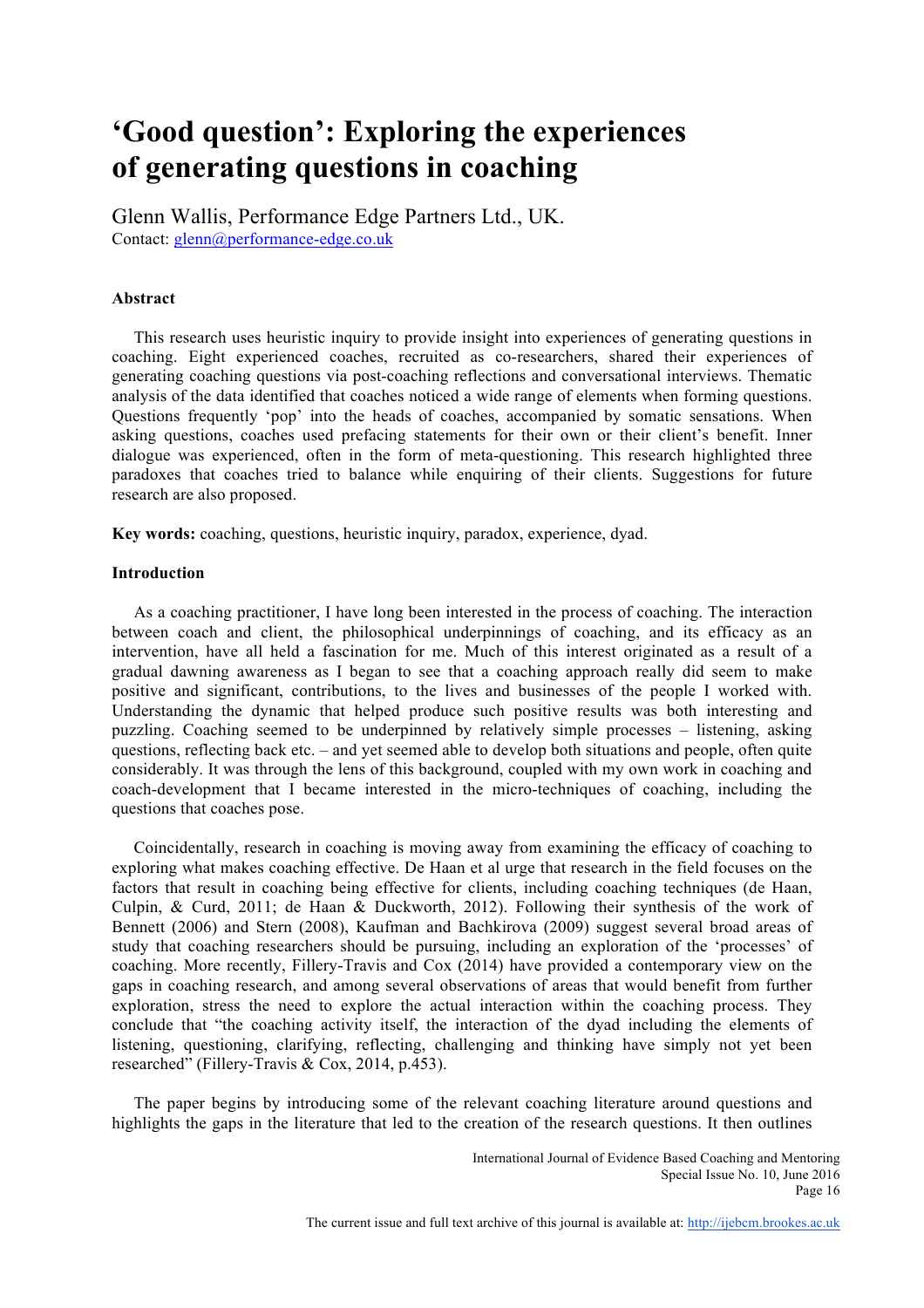the theoretical position of the research, followed by an overview of the use of heuristic inquiry as the methodology employed in this research. Key findings across three broad themes are presented, followed by a conceptual conclusion. Finally, reflections on the limitations of the study and suggestions for future research are presented.

#### **Literature**

#### **The purpose of coaching questions**

It may be argued that the purpose of coaching questions, is to support the purpose of coaching itself (Clarke & Dembowski, 2006; Neenan, 2009) through prompting helpful client responses such as introspection (Zandvoort, Irwin, & Morrow, 2008). De Haan's research into 'critical moments' in coaching sessions as reported by experienced coaches, identifies that working effectively with 'critical moments' in coaching can be aided by focusing on certain elements of the coaching process, one of which is 'deepening by continuing to ask questions' (De Haan, 2008, p.8). 'Deepening' is not a term De Haan explicitly defines, but it could be taken to mean "increasing trust and opening up new paths of exploration" between coach and client (Parker, Wasserman, Kram, & Hall, 2015).

Cox (2013), suggests coaching questions should be less about garnering information for the coach, and more about helping the coachee explore, clarify and learn, indeed she asserts that "the only reason why a coach asks a question is to move the client closer to some resolution of the task" (Cox, 2013, p.108). This echoes the observation by Grant and O'Connor (2010) that "coaching questions that are truly effective should have the effect of enhancing motivation, developing understanding, increasing positive affect and self-efficacy for change, as well as helping the coachee to move closer towards their goals or objectives" (Grant & O'Connor, 2010, p.103).

Thus, it would appear that there is some literature albeit limited, to suggest that questions serve their purpose of supporting the achievement of the wider aims and objectives of coaching, while also serving some more specific in-the-moment objectives of individual clients in relation to helping them achieve their goals.

#### **The coach-client dyad**

The relationship between client and coach has not just been described as a critical success factor in coaching, but "*the* critical success factor" (Bluckert, 2005, p336)**.** Indeed, executive coaches themselves reported overwhelmingly that the ability to build rapport and a firm relationship was a key skill (Wasylyshyn, 2003). A recent dyad survey study exploring coaching by managers of employees in their line, reported that in addition to improving some areas of work-based performance, trust and the manager-employee relationship were positively impacted by the manager using a coaching approach (Kim & Kuo, 2015).

The relationship appears from the literature to be indirectly linked to questions a coach might ask (Stout-Rostron, 2006). Awareness from the coach about the relationship does seem important: The better able the coach is to judge accurately the coaching relationship, or alliance, the better the outcomes of a coaching engagement for the client in relation to their self-efficacy (Baron & Morin, 2009). Although recent research suggests that coaches' perceptions of the working alliance and the objective amount of observed working-alliance behaviours did not correspond; interestingly neither client or coach agreed in the rating of the working alliance (Gessnitzer  $\&$  Kauffeld, 2015). There is suggestion however that the coaching 'alliance' is a learning entity in its own right, and that the questions that are asked and the answers that are given promote learning in the alliance itself, as a form of extended cognition (Cox, 2013).There also appears to be a link with questions that result from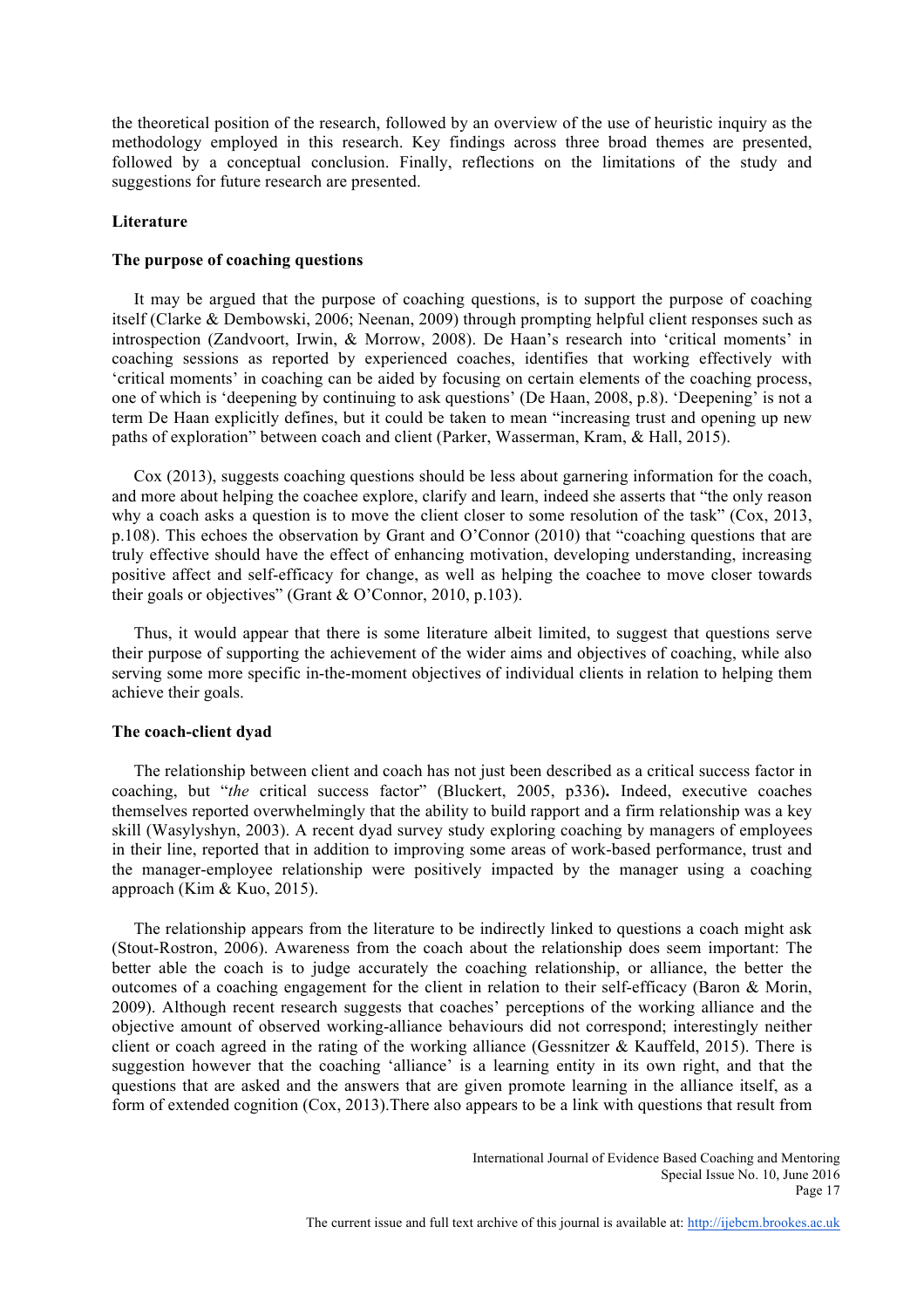the relationship, which is the ability to help the client achieve particular results through an increased willingness to challenge the client, in the form of having 'deeper conversations' (Dagley, 2010). As questions are a key part of the coaching process, there appears to be a link between the relationship and the questions.

## **The experience of generating and asking questions**

Many coaching practitioner texts include discussions of the importance of questions coupled with advice about how to ask them effectively, including such advice as recognising that there are useful questions for particular coaching settings and certain question types to avoid (Parsloe & Leedham, 2009). *The Handbook of Coaching Psychology* (Palmer & Whybrow, 2007) is divided into eleven chapters of the different approaches that coaching psychologists may follow. Each chapter includes helpful examples of, or inferences to, questions and how they may be deployed in each approach. When one looks beyond these practical references, the scholarly and empirical body of research is slim.

Close scrutiny of real coaching conversations by Diget (2010) provided an insight into how coaches actually operate, and show that the questions coaches use fall into three categories:

- i. Information elicitation questions
- ii. Future orientation questions
- iii. Hypothetical questions

Of these, coaches typically use types (ii) and (iii) more frequently because they are dealing with issues that are yet to be realised. Information elicitation questions tend to be simple interrogatives including yes/no forms, used to establish factual information and assume the coachee has the answers available to them, while answers to future-oriented and hypothetical questions depend on the coachee's ability to find an answer (Diget, 2010).

 Rostron (2006) investigated several elements of coaching interactions and concluded that rather than using a template of questions, coaches are better served by holding their own coaching model together with the themes of the conversation, and then using the questions more flexibly around these two foundational elements. She goes on to stress the importance of listening to questions and identifies three phases of a coaching conversation: Input/throughput/output. The input phase sets the scene for coaching conversations, using data gathering questions; the second throughput phase defines priorities and explores the issue at hand; the final output phase uses questions to identify the learning and actions that will follow the coaching session.

There was just a single example of coaching research indirectly exploring the experiences of enquiry, showing that where the cognitive-emotional development of the coach is well formed, and certainly compatible with that of the client, the impacts of their coaching was likely to be more effective (Laske, 2006).

#### **Research questions**

From the review of the literature it was apparent that there was a dearth of research related specifically to coaches' experience of generating questions in coaching sessions. The result of the review was that an opportunity to contribute to knowledge presented itself in the shape of researching this area through the following research focus: "An exploration into the experience of generating questions in coaching"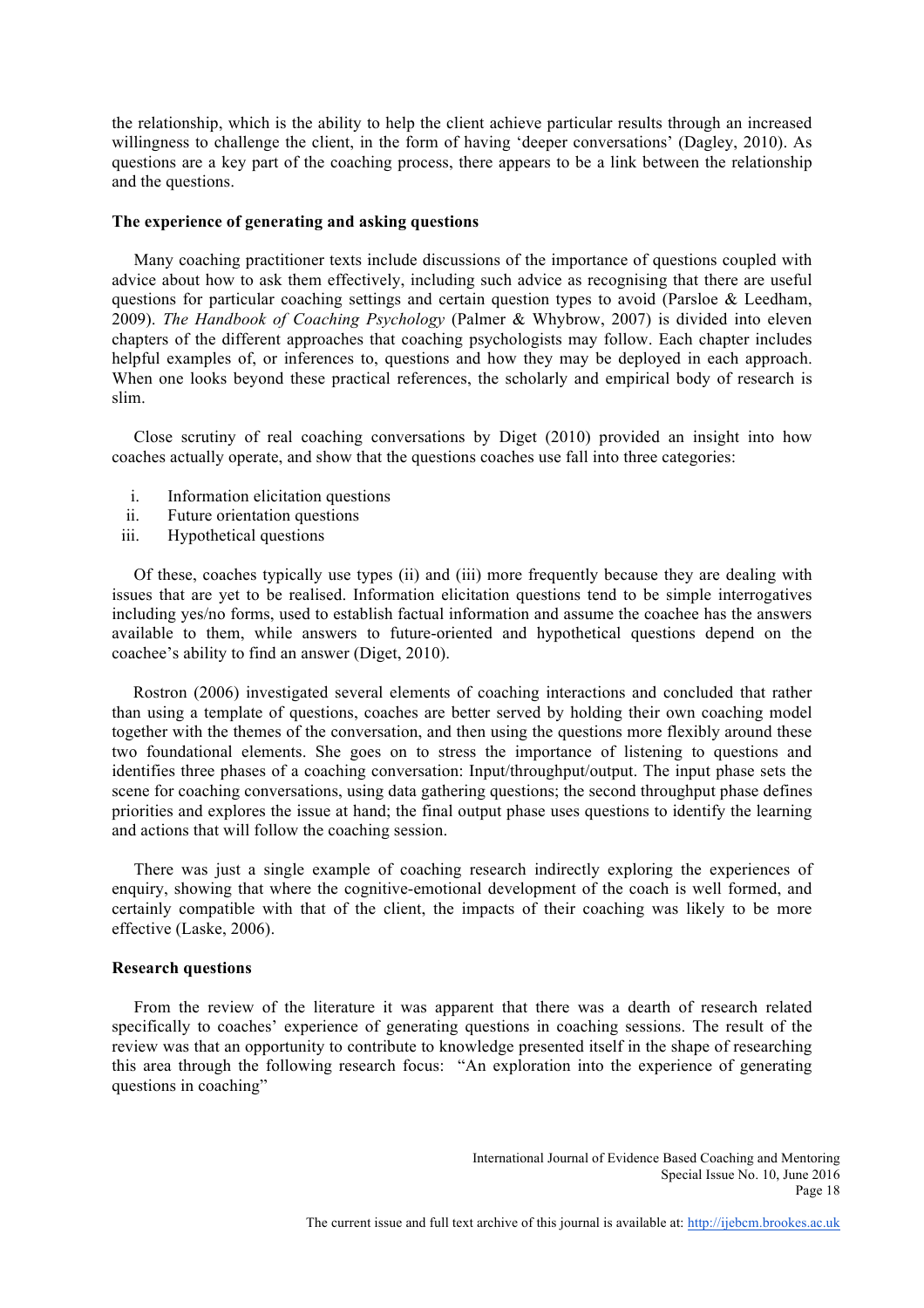This over-arching aim is supported by further questions that were examined through the research:

- i. What influences the generation of questions in coaching?
- ii. What are the experiences of coaches in relation to *asking* questions in coaching?
- iii. What are coaches aware (and unaware) of when generating questions in coaching?

# **Theoretical perspectives**

During coaching sessions, I am able to accept that the versions of the world my clients present are 'true', perhaps better to say 'accurate', to them in their context, as they perceive it. In such a situation, I will do my best to work with them and try hard to 'meet them where they are' (Wolever et al., 2011) while accepting that I cannot actually 'be' wholly where they are. Thus, I would describe my ontological position as closely to that of context relativism (Gifford, 1986), where there is an emphasis on the uniqueness of representation and the subjectivity of interpretation. I would adopt a position even more closely aligned to that of perspectivism, firstly outlined by Nietzsche (1968), which suggests that there is no 'fact' or 'truth' which has not been through the filter of interpretation. Schrift (1998) declares that Nietzsche positioned perspectivism not as an ontological position, but as a new epistemological position, relating to what it was possible to know, rather than what is known. Ultimately, my view and the position I embrace is that we each have our own 'realities' which are unique to us and that can only be accurately interpreted by us. Indeed, even though we may not possess all the faculties to wholly interpret our own realities; at least we are closer than others are, to our own experiences. With this underpinning philosophy it seemed important to find a research methodology that aligned.

# **Methodology**

Eight co-researchers were invited to join the research. Five of these coaches were drawn directly from my own professional network and the remaining three were recruited using a snowballing approach. Table 1 shows the demographic and coaching-related information for the co-researcher group:

| Pseudonym    | Age | <b>Ethnicity</b> | <b>Professional</b> | <b>Main coaching</b> | Coaching    |
|--------------|-----|------------------|---------------------|----------------------|-------------|
|              |     |                  | Membership          | contexts             | supervision |
| Skye         | 54  | White British    | <b>ICF</b>          | Executive            | Yes         |
| Sam          | 49  | White            | <b>EMCC</b>         | Executive            | Yes         |
|              |     | <b>British</b>   |                     |                      |             |
| Kimberley    | 45  | White British    | <b>ICF</b>          | Executive $&$        | Yes         |
|              |     |                  |                     | small business       |             |
| <b>Bryan</b> | 54  | White            | N <sub>0</sub>      | Executive, team      | Yes         |
|              |     | Welsh            |                     | & career             |             |
| Mary         | 49  | White British    | N <sub>0</sub>      | Early career $\&$    | Informal    |
|              |     |                  |                     | executive            |             |
| Melissa      | 48  | White            | <b>EMCC</b>         | Executive            | Yes         |
|              |     | English          |                     |                      |             |
| Dale         | 55  | White British    | <b>EMCC</b>         | Leadership           | Yes         |
| Grace        | 55  | White            | N <sub>0</sub>      | Executive $\&$       | Yes         |
|              |     | Scottish         |                     | leadership           |             |
| Glenn Wallis | 48  | White            | Institute of        | Executive            | Yes         |
|              |     | English          | Coaching            |                      |             |

*Table 1:* Co-researcher demographic and coaching-related information.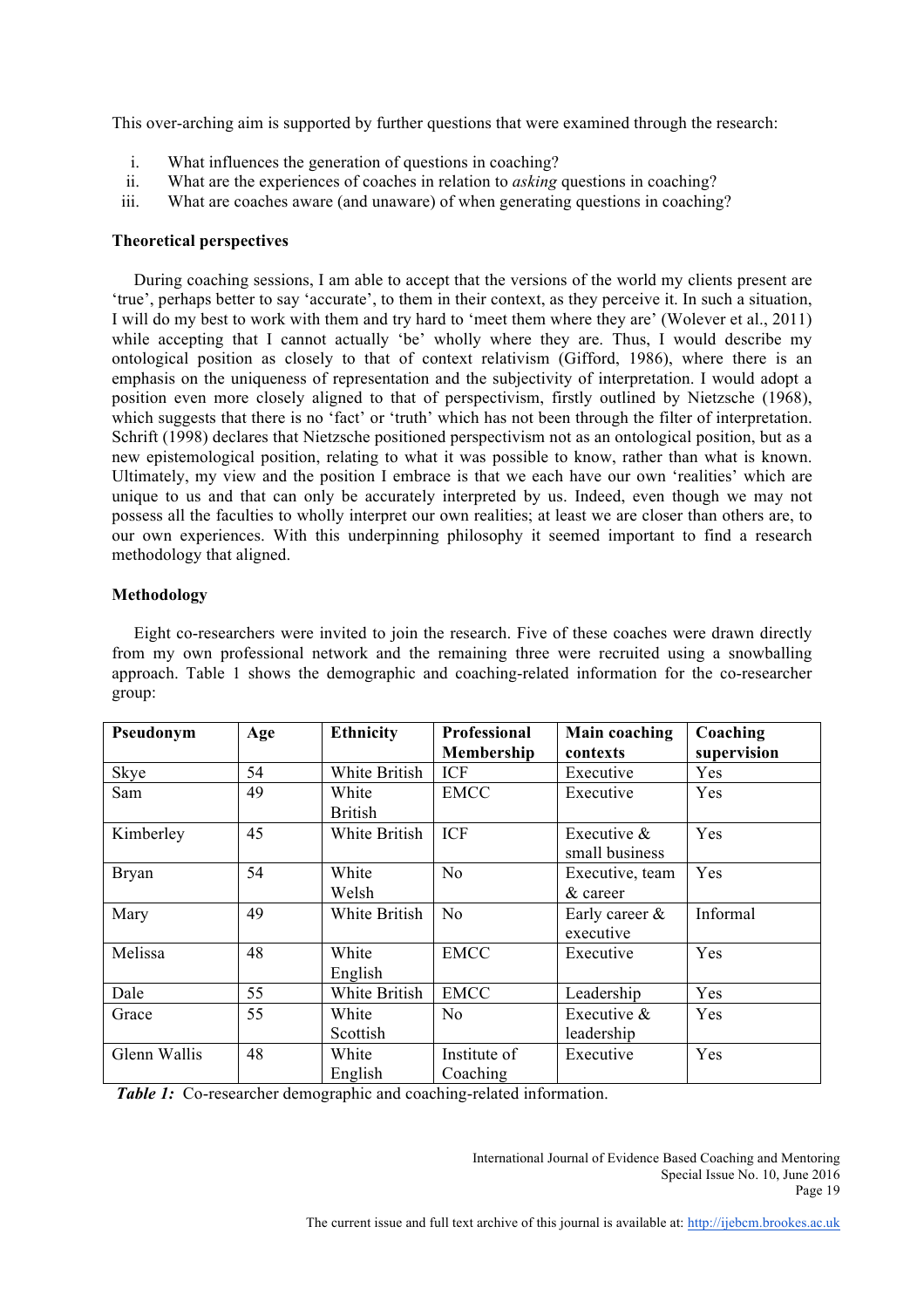Co-researchers were asked to represent their experience of generating questions from their coaching sessions in whatever way made the most sense for them over a period of four months. These 'reflections' were then used as the background to the second phase of the research, namely a two-hour audio recorded interview. The interview was structured in the style of an 'informal conversational interview', consisting of spontaneous questions and a natural tenor to the conversation (Patton, 1980). Not only did this process have echoes of a coaching session, but more importantly, as a style of interviewing, this seemed to be a better 'fit' with the research methodology, as it helped get to the heart of experience and 'the search for meaning' (Moustakas, 1990). Each interview was transcribed and, in line with heuristic research, data was analysed in order that key insights could emerge from the experiences of the co-researchers. The analysis was accompanied by a deep immersion in the accounts of co-researchers.

Following the analysis, individual depictions of each co-researcher's experience were created in the form of word clouds. These were presented back to the co-researchers to check the faithfulness of their representation. All depictions were considered to capture 'accurately' the key elements for each co-researcher. In line with one central tenet of heuristic inquiry I did share my own experiences of generating questions. The rationale for including my own experiences is that one declared aim of heuristic inquiry is to understand experience to the point where it can prove to be deeply transformational for the primary researcher. Such transformation results from 'knowing' the essential elements of the experience – both my own and those of the co-researchers - in a way that only comes from extended periods of immersion with the question under study. Finally, I produced a creative synthesis of the whole experience of generating questions using my own experiences, informed by the insights from co-researchers.

## **Findings**

For the sake of clarity, I have chosen to present the inter-related elements of the experiences from the co-researchers, in three broad 'phases':

- i. Factors that influence the questions
- ii. The moment of asking
- iii. The dynamic of questions and answers.

Whilst restricted here to a linear representation of a lived, highly complex experience, it should be noted that co-researchers typically represented their experiences in a much more integrated way.

#### **i. Factors that influence the questions**

There were two broad themes that emerged from the data in relation to factors that influenced the generation of coaching questions. The first group of factors were those from the background of the coach, such as their personal history, coach education and philosophy. The second group of factors were 'precursors' to the moment of asking and included the state of the coach and client, in addition to the impacts on the experience of the coaching contract.

Co-researchers recounted how their experience of questioning in coaching was impacted by several of these factors and may be illustrated by two direct quotations. The first, illustrates the impact of personal history and comes from the interview with Kimberley, a divorcee and successful businessowning mother. She predominantly coaches women entrepreneurs to develop their business, while they are also juggling their private lives that may often include family commitments. She felt this part of her history directly impacts her experience of asking questions: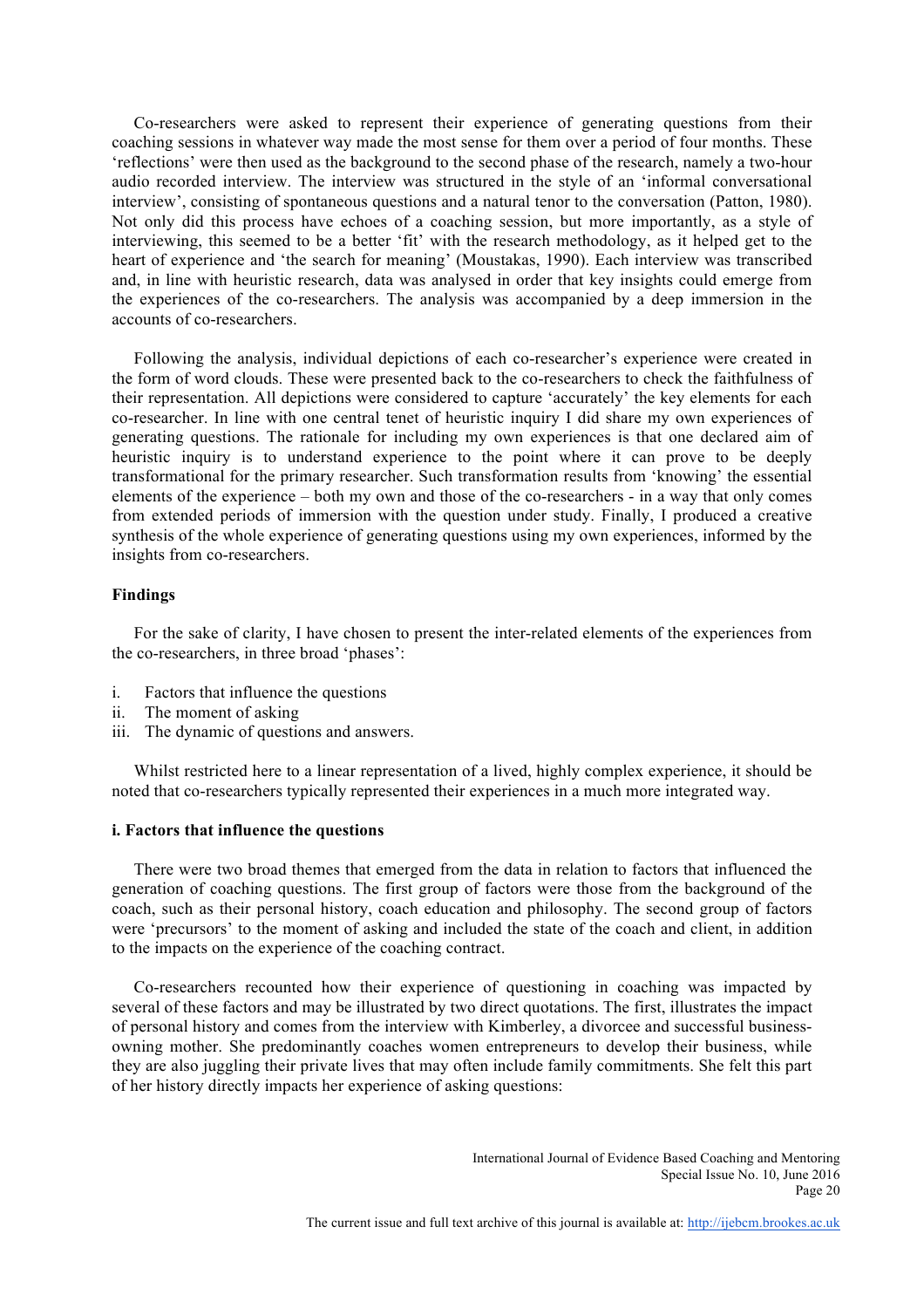*… most of the women I coach in that kind of context, know that I haven't had a perfect route and there's something in that that allows [me] to ask some questions. I can ask some stuff that I couldn't ask if I had had a smooth trip*

The second example is from Bryan and related to the level of experience of the coach. Bryan felt that his questions were different now he had greater experience of successful coaching:

*I think this has changed probably from when I first started working regularly as a coach. Earlier on I think I was very deliberate and conscious in my choice of questions, and there*  was probably a little bit of trying to be clever or whatever. But also a little bit of just lack of *practice.*

The coaching contract, a clear agreement between the coach and client that acknowledges the coaching 'process and shared understandings' (Cox & Jackson, 2014) also impacted the experience of generating questions. Skye felt that once good contracting was done she could ask very direct questions,

*… I give myself permission to ask them at any time, so it could be later in Session 1 or it could be in Session 6.*

The coaching contract, deemed important by coaches (McNamara et al., 2014) and the bodies that support coaches through publishing Codes of Ethics for their members (e.g. EMCC, ICF) includes elements that help clearly set expectations and boundaries. It can, through the Psychological Contracting element (Stevens, 2006) also include agreement specifically around the level of challenge, provided in part through the coach's questions. The coaching contract provided coresearchers with an apparent contradiction, in that the tighter the boundaries had been set through an effective contract, the freer coaches were to ask almost any question they wanted to, in service of their client's progress. Despite the apparent freedom provided for some by the contract, some coresearchers still sought permission to ask some questions.

## **ii. The moment of asking**

A key finding from the research was that these coaches often preface questions with statements or non-verbal cues. The prefacing was there to help the client prepare for a question that may have an increased level of challenge or to be clear about their authority to refrain from providing a response. However, prefacing questions also served to help the coach and was something that I considered a potential blind-spot for coaches (Bachkirova, 2015). While the intent of prefacing was sometimes positioned as being there to help the client, it appeared to me as little more than a way to influence or even manipulate the client.

Prefacing was used to seek permission to ask questions, despite contracting and even where an established relationship existed. Coaches and supervisors may want to be mindful of the phenomenon of prefacing questions, explore the purposes of it, and monitor its use. Table 2 shows a summary of the perceived benefits of prefacing questions, and highlights that for this group of co-researchers these were often beneficial to themselves rather than their clients.

It appears that some questions are formulated with higher degrees of conscious awareness. These questions seem to appear to be more prevalent at the beginning and end of coaching sessions. They serve the purpose of establishing progress from the last session, scene setting, and rapport building at the start; they serve a purpose of building robust plans at the end, in part to ensure the coaching adds real value for the client. There are also questions that coaches ask which feel to them to be generated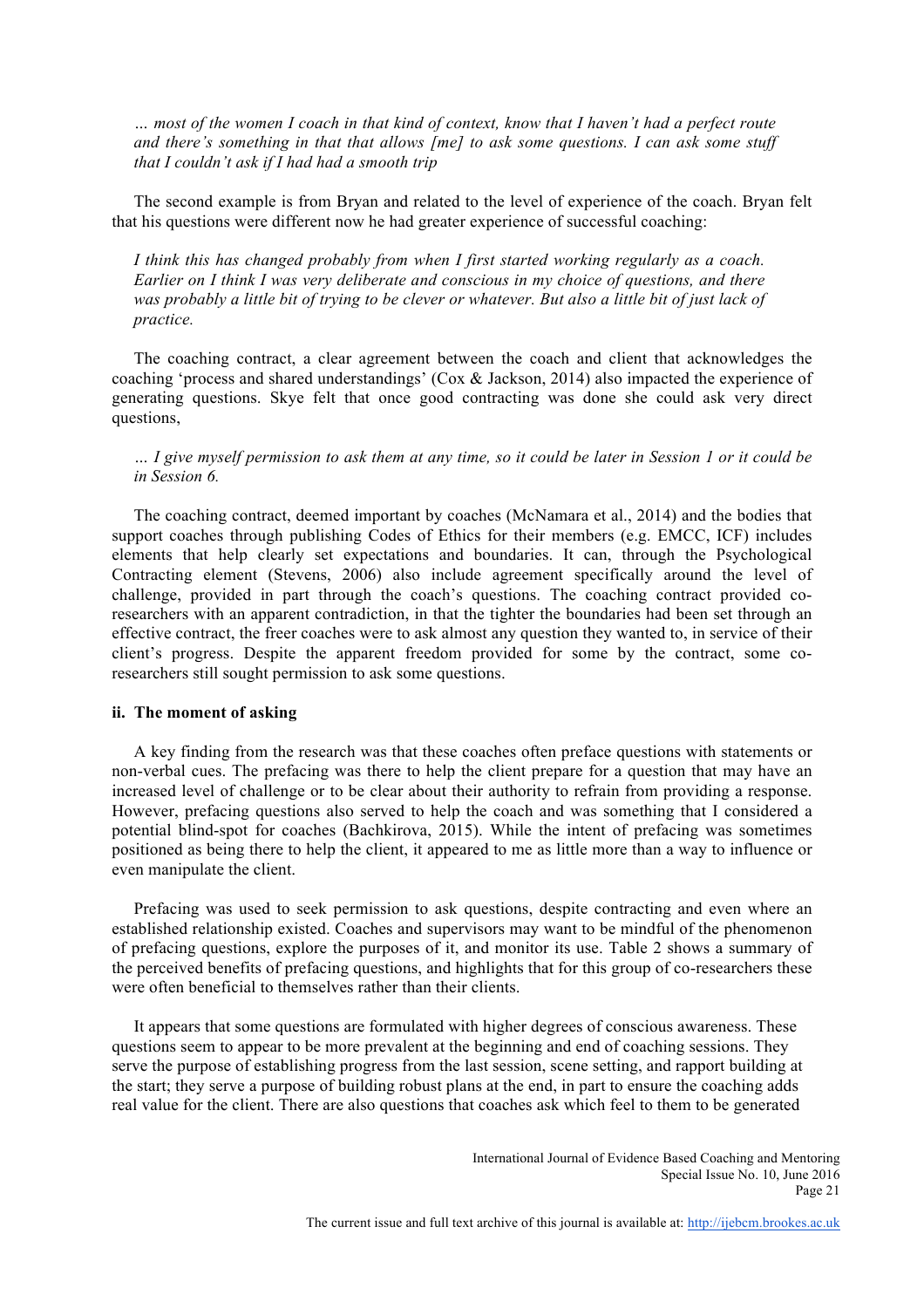less consciously. These questions just emerge and *'pop'* into the heads or mouths of coaches. Nonconscious questions are often accompanied by a somatic response within the coach. Indeed, Melissa felt that generating questions included a significant physical or sensory element: *"I think it would be more somatic than rational.*" Co-researchers variously described these senses, but often said that they had a 'light' feeling to them. They also prompted physical reactions that co-researchers could locate quite specifically, bodily, and uniquely to themselves.

| <b>Client Benefit</b>                           | <b>Coach Benefit</b>                               |  |  |
|-------------------------------------------------|----------------------------------------------------|--|--|
| To prepare themselves for a challenging         | To display positive intent                         |  |  |
| question                                        |                                                    |  |  |
| To have clear permission to respond as they see | To appear to shift the power to the client         |  |  |
| fit                                             |                                                    |  |  |
| To hold the question 'lightly'                  | To protect the relationship                        |  |  |
|                                                 | To ask questions outside the boundaries of the     |  |  |
|                                                 | contract                                           |  |  |
|                                                 | To challenge                                       |  |  |
|                                                 | To 'get away with something'                       |  |  |
|                                                 | For the coach to give themselves permission        |  |  |
|                                                 | e.g. to ask or for the question not to 'land' well |  |  |
|                                                 | with the client                                    |  |  |
|                                                 | For the coach to get another layer of              |  |  |
|                                                 | permission                                         |  |  |
|                                                 | To prepare themselves for what might be raised     |  |  |
|                                                 | in the answer                                      |  |  |

*Table 2:* Co-researcher perceptions of how 'prefacing' benefits clients and coaches

Being able to tap into the somatic cues mentioned by co-researchers hints at their levels of experience, as research suggests such embodied awareness is not easily taught but is generally the result of experience (Matthews, 2013). Embodied awareness in coaching seems to have relied on coaches viewing their body as part of the resources available to them. In order for coaches to be fully present and access the high levels of awareness they spoke of, they use their body as an integrated *part of* themselves rather than as something *separate to* themselves (Flaherty, 2010; Gunnlaugson & Walker, 2014; Strean & Strozzi-Heckler, 2009).

# **iii. The dynamic of questions and answers**

Co-researchers reported that using inner dialogue was a regular feature of the experience of generating questions. Coaches use these internal conversations as a kind of compass.. Keeping focus of their intention and enquiries centred on the client's objectives is helped by this internal checking system. There was also evidence that inner dialogue was focused on the performance or capability of the coach as illustrated by remarks from Dale:

*It's something that's running as I'm in coaching space. It's probably a little voice in my head running, 'Shall I? Shan't I? What about now?' there's that question … you know, 'ask him this'"*

An interesting element of this inner dialogue was that it frequently took the shape of self-directed questions with the purpose of raising awareness of a particular moment in the coaching session; coresearchers often posed themselves questions about their questions. This phenomenon of metaquestioning is another unique finding to come from this research.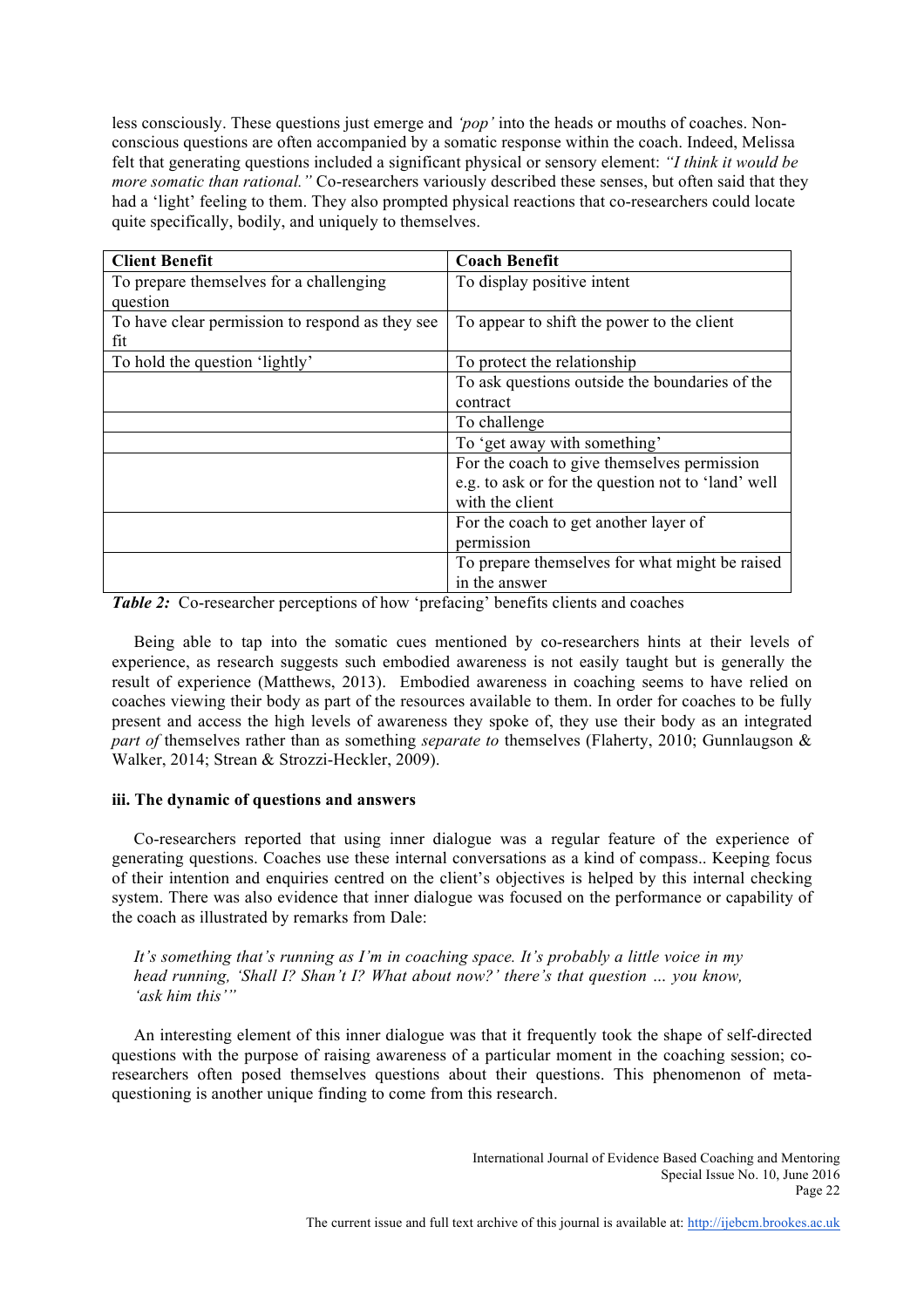As part of the flow of question-and-response, co-researchers felt there were a number of key areas that were present within the relationship dynamic including the immediate and longer-term impacts of their questions on their client. The importance of the coach-client alliance is central to effective coaching, and the co-researchers in this study seemed clear that the strength of the relationship to some extent determined the different questions that they would, could, or did ask (Bordin, 1979). Coresearchers also recognised that the state of the 'bubble' within which the relationship existed, impacted their questions, and that their questions impacted the relationship (Cratty, 1984).

# **Conceptual conclusions**

Findings from the co-researchers enabled me to attempt a synthesis that depicts the core significance and essential meaning of their experiences that are more conceptual in nature. To me, it felt that the experience of generating questions uncovered a set of balances that coaches try to manage while in coaching sessions with clients. I interpreted these as the three experience paradoxes of coaching. The three paradoxes that are explored through the creative synthesis are:

- 1. Increasing levels of awareness that results in no awareness
- 2. Being objective while being deeply subjective
- 3. Adding value for the client while remaining non-attached to the outcome

Questions are a result of managing the balance of paradoxical elements critical to the success of effective coaching. In an echo of Garvey's suggestion, perhaps it is helpful that coaches and their supervisors both engage with such complexity rather than collude with simplicity (Garvey, 2011).

### **The coaching paradoxes**

Following several iterations, I settled on the final symbol (Figure 1) to represent the paradoxes present in the experience of asking questions. The yin-yang symbol was referenced by co-researchers, as was the idea of balance, described in terms of black and white. It represents balancing the seemingly opposing forces described by co-researchers.

# **Paradox 1: Increasing levels of awareness that results in no awareness**

The more heightened the level of awareness coaches have, the less aware they become of the questions that they ask. Thus, a paradox becomes apparent which is that greater awareness in coaching results in no awareness. Greater experience and a relaxed state appear to be important in achieving this balance that allows for the almost automatic generation of questions and the ability to select the appropriate moment for, and level of, challenge in questions. Indeed, it appears possible that being able to access a more relaxed state is a function of greater experience.

# **Paradox 2: Being objective while being deeply subjective**

Coaches want their work to be all about the client. Questions should be focused on the client, their objectives, and be free from the agenda of the coach. Coaches acknowledge that being objective and ensuring that questions are not infused with influences of the coach is an ideal place to be. For me, much to the chagrin of many coaching colleagues, I have never felt that objectivity of this nature is achievable in coaching. Indeed, I have questioned whether it is even wholly desirable. Even Clean Coaching seems actually to produce a version of less subjective coaching, rather than a process that is ultimately objective. Coaches also acknowledge that it is impossible not to be present in their work and in the questions that they ask. The paradox of a process that, according to co-researchers, is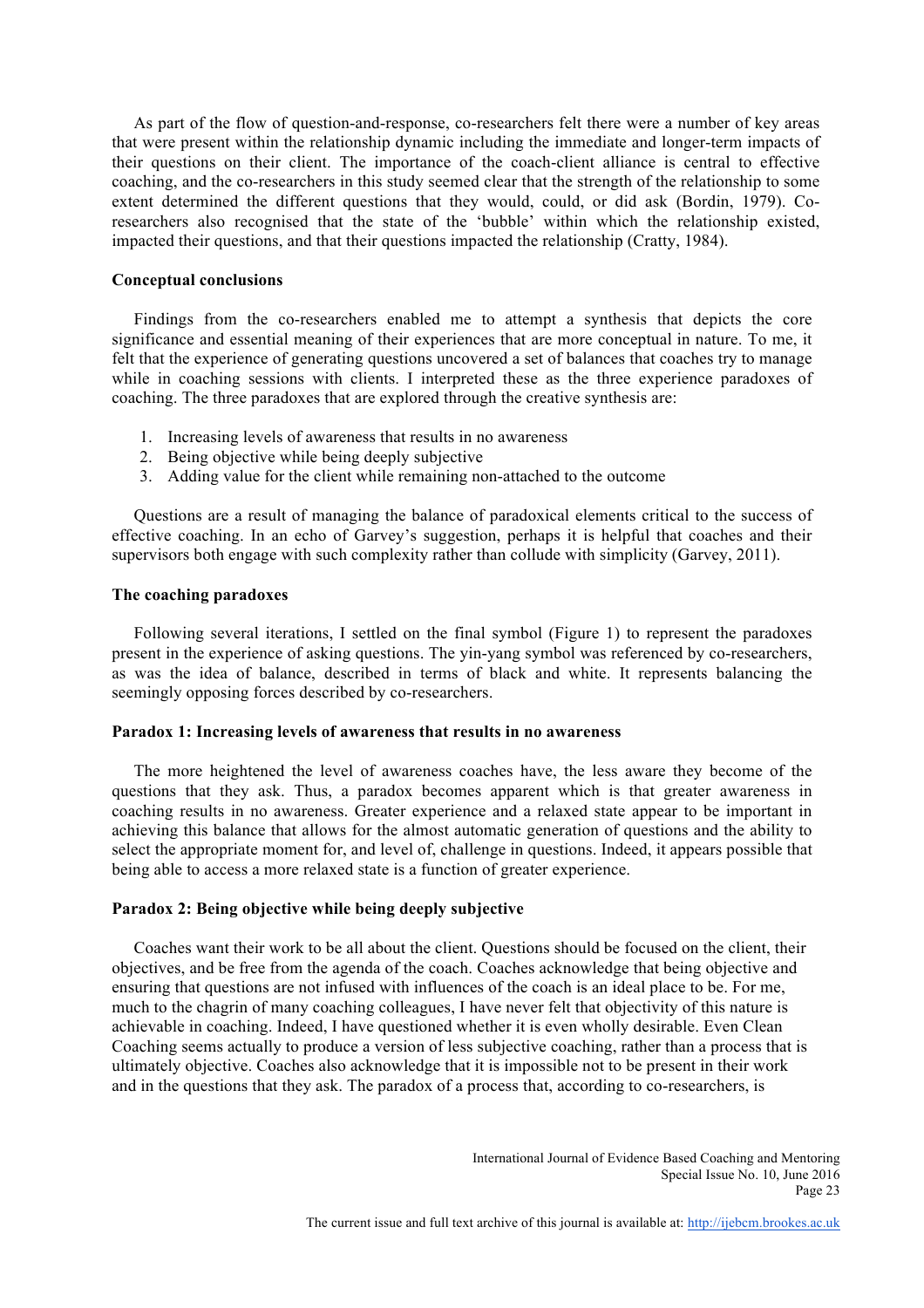ideally objective, is wrapped inside an interaction between two human beings that brings with it inevitable levels of subjectivity.



*Figure 1:* The creative synthesis representing the coaching experience paradoxes and the nature of questions.

### **Paradox 3: Adding value to the client while remaining non-attached to the outcome**

Coaches want to help. They want to add value in the eyes of their clients and in their own judgment of their performance. They want to use questions to help clients think better, produce robust plans, and reflect on goals and objectives. This over-riding desire to help is coupled with a rather esoteric position of remaining non-attached to the outcome of the questions they ask. Set in the wider context that coaching generally is effective for clients, this research suggests that co-researchers trust the process and their own skills and can afford, as a result, to have confidence that all will be well.

## **Implications of the findings**

The many implications for coaching practice of these findings seem to be in the arena of raising the awareness of coaches and coach educators, including supervisors, around the area of questions that are asked in coaching sessions. Coaches may want to consider how they construct their coaching contracts to reflect the purpose of questions and educators may want to help coaches explore the structure of the contract and the way it is embodied in the coaching work, in relation specifically to how questions are used.

Where coach education explores the importance of the coach-client dyad, consideration may be given to these findings that suggest that there is a dynamic connection between the questions that are asked and the positive development of the coach-client relationship. Supervisors may also benefit from awareness that an element as specific as the questions that coaches ask impacts the relationship and may be an important factor of relational issues that are brought to supervision sessions.

## **Limitations of the study**

The essentially individual nature of the data that was produced during the research, and the qualitative methodology adopted, meant it is not possible to generalise from these findings to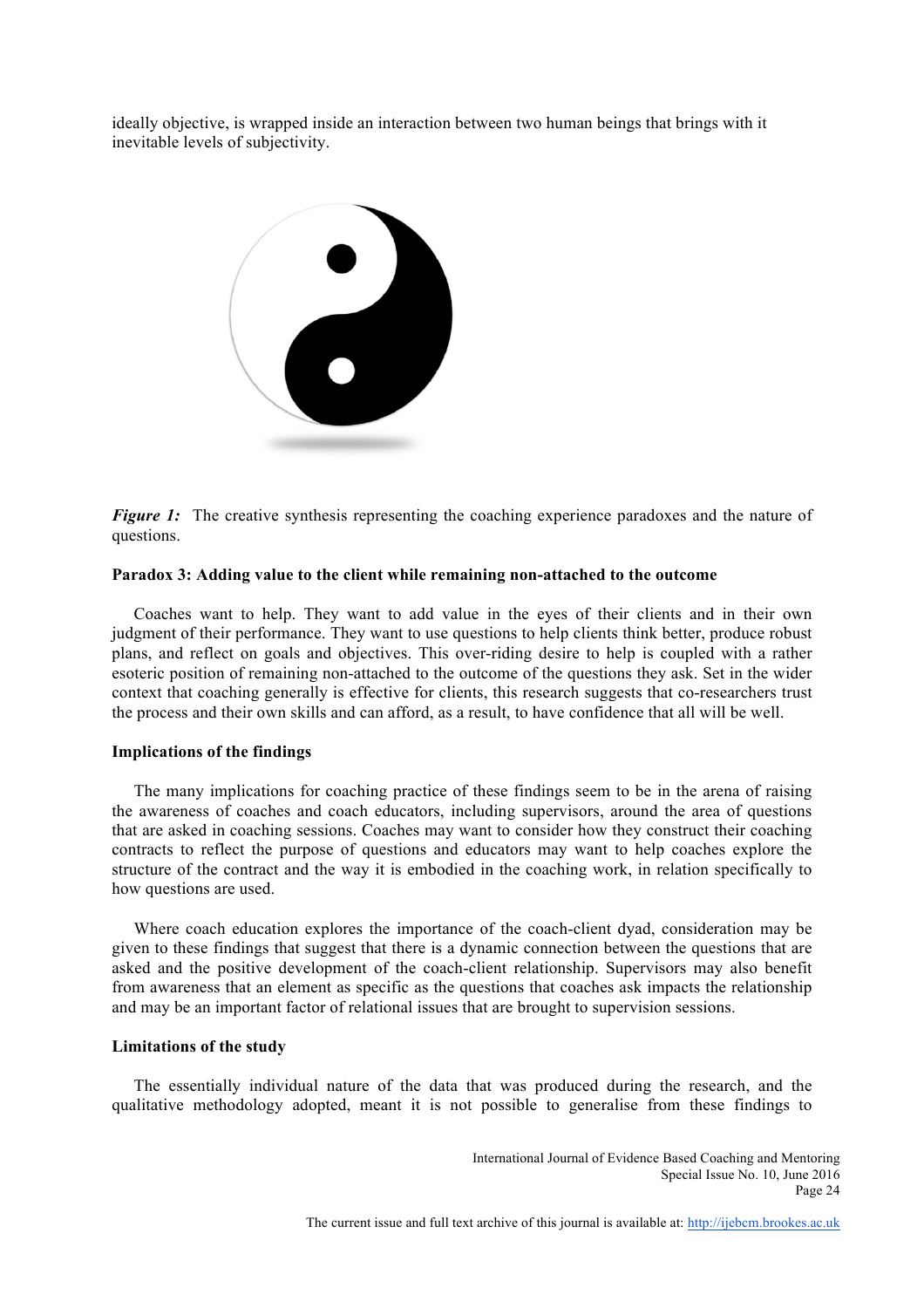anything beyond the realms of this research. However, it may be worth noting that Moustakas aligns with the thinking of Husserl when he asserted that found in the pure essence of individual experiences may be findings of social and even universal significance (Husserl, 1999; Moustakas, 1990).

The size of the co-researcher group was limited to eight plus the primary researcher. Within heuristic inquiry, there is a suggestion that at the *upper end* the number of co-researchers may be 10- 15 (Moustakas, 1990). The group recruited for the purposes of this research was fewer in number than this upper limit but in such a study, a case can be made for a 'less is more' approach that allows for a deeper, richer exploration of the experience of the co-researcher group (Smith, 2004).

Experienced coaches that used a range of coaching approaches were selected for the purposes of this research, as I believed that they would be able to provide reflections on their experiences that were different from coaches new to coaching. As an experienced coach myself, I was keen to explore the experiences of other coaches who had several years of practise and reflection time in relation to generating coaching questions.

#### **Suggestions for further research**

It would appear that that this research has provided a good foundation for future researchers build upon. Three areas in particular could contribute to generating new knowledge in this area of work, and may also produce insights to further inform coaching practice.

The first interesting area of exploration would be the experience of questions in coaching from the perspective of the client. This would provide an interesting additional angle from which to view questions; it would also allow for some comparison with the findings from this study.

The co-researchers and I were unclear about the relative efficacy of the questions that we asked. Therefore, there may be some real benefits to investigating whether a model of questions that are more 'effective' can be generated. There is a suggestion from this research that coaches recognise when questions are less effective for their clients. From this beginning it may be possible to uncover elements that contribute to questions being more effectively generated and asked.

Questions that appear to be generated less than consciously, that are themselves a heuristic for coaches, might provide some very interesting further avenues for research for those who have an interest in neuroscience. Exploring what is actually happening at a cellular level during the generation of questions may be both illuminating and of practical interest to the coaching community. Bearing in mind that these questions come more frequently for more experienced coaches, there may be interesting work to be done with the experience of novice coaches and their experiences of generating questions.

The generosity of the co-researchers has helped produce rich insight into the experience of generating questions. The experience of generating questions has been presented as a complex process, impacted by the wide range of elements, presented here. Questions are pivotal tools that are integral to coaching, and this research has provided a unique and useful insight into the dynamics of generating questions in coaching.

#### **References**

Bachkirova, T. (2015). Self-deception in coaches: an issue in principle and a challenge for supervision. *Coaching: An International Journal of Theory, Research and Practice*, *8*(1), 4–19. Baron, L., & Morin, L. (2009). The coach-coachee relationship in executive coaching: A field study.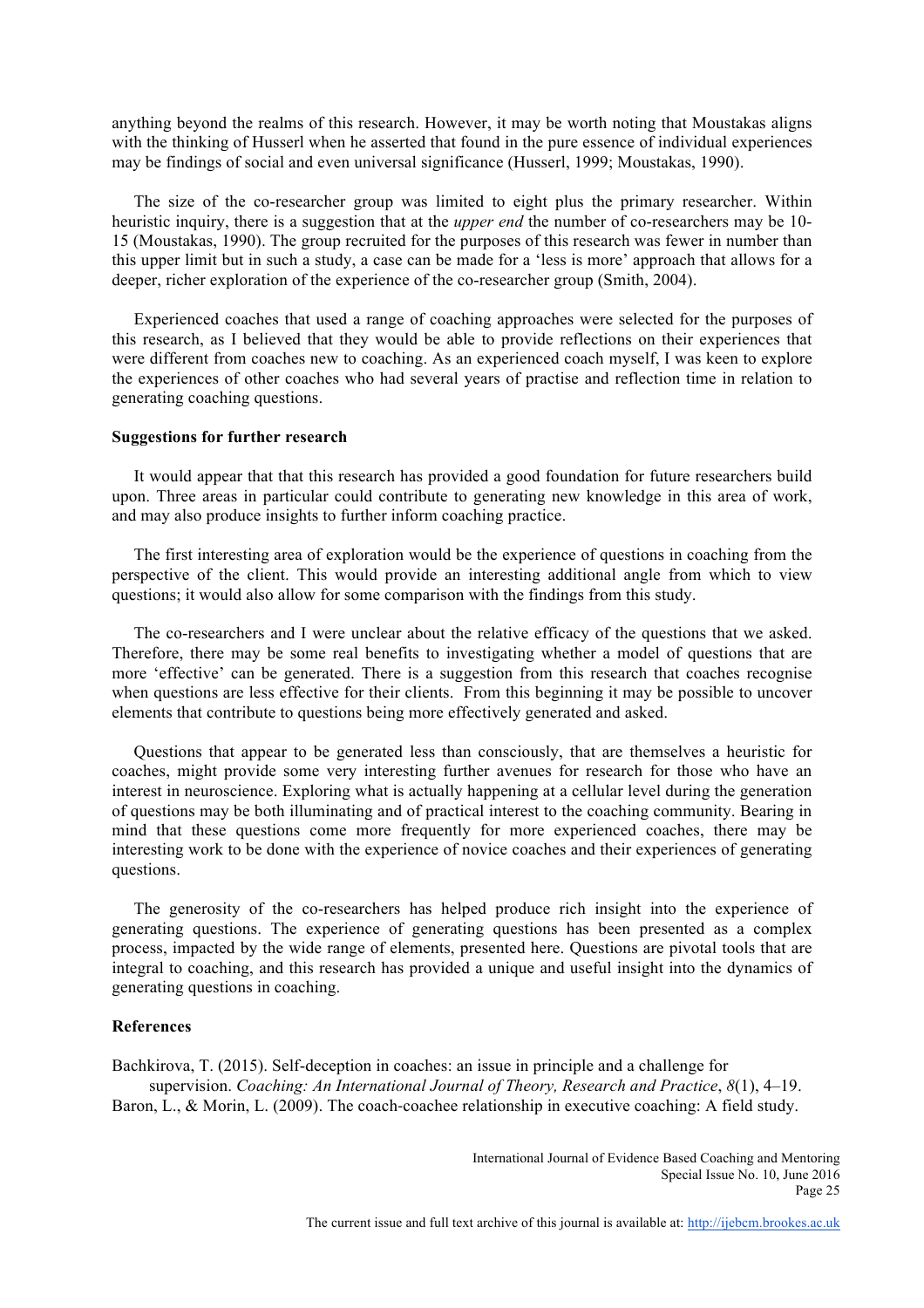*Human Resource Development Quarterly*, *20*(1).

- Bennett, J. L. (2006). An agenda for coaching-related research: A challenge for researchers. *Consulting Psychology Journal: Practice and Research*, *58*(4), 240–249.
- Bluckert, P. (2005). Critical factors in executive coaching the coaching relationship. *Industrial and Commercial Training*, *37*(7), 336–340.
- Bordin, E. S. (1979). The generalizability of the psychoanalytic concept of the working alliance. *Psychotherapy: Theory, Research and Practice*, *16*(3), 252–260.
- Charmaz, K. (2006). *Constructing grounded theory: A guide through qualitative analysis*. London, England: Sage Publications Ltd.
- Clarke, J., & Dembowski, S. (2006). The art of asking great questions. *The International Journal of Mentoring and Coaching*, *4*(2).
- Cox, E. (2012). *Coaching understood: A pragmatic inquiry into the coaching process*. London: Sage Publications Ltd.
- Cox, E., & Jackson, P. (2014). Developmental coaching. In E. Cox, T. Bachkirova, & D. Clutterbuck (Eds.), *The Complete Handbook of Coaching* (2nd ed., pp. 215–227). London: Sage Publications Ltd.
- Cratty, B. J. (1984). *Psychological preparation and athletic excellence*. Mouvement Publications.
- Dagley, G. R. (2010). Exceptional executive coaches : Practices and attributes. *International Coaching Psychology Review*, *5*(1), 63–80.
- De Haan, E. (2008). I struggle and emerge: Critical moments of experienced coaches. *Consulting Psychology Journal: Practice and Research*, *60*(1), 106–131.
- De Haan, E., Culpin, V., & Curd, J. (2011). Executive coaching in practice: what determines helpfulness for clients of coaching? *Personnel Review*, *40*(1), 24–44.
- De Haan, E., & Duckworth, A. (2012). Signalling a new trend in executive coaching outcome research. *International Coaching Psychology Review*, *8*(1), 6–19.
- Diget, A. M. (2010). *Questions in coaching conversations: Questions and actions of questioning in Danish coach-client interactions*. University of York. Retrieved from http://etheses.whiterose.ac.uk/788/
- Fillery-Travis, A., & Cox, E. (2014). Researching coaching. In E. Cox, T. Bachkirova, & D. Clutterbuck (Eds.), *The complete handbook of coaching* (2nd ed., pp. 445–459). London: Sage Publications Ltd.
- Flaherty, J. (2010). *Coaching: evoking evidence in others* (3rd ed.). Oxford, England: Routledge.
- Garvey, B. (2011). Researching coaching: An eclectic mix or common ground? In R. Wegener, A. Fritze, & M. Loebbert (Eds.), *Coaching entwickeln Forschung und Praxis im Dialog.* (pp. 65– 76). Wiesbaden: Springer Fachmedien.
- Gessnitzer, S., & Kauffeld, S. (2015). The working alliance in coaching: Why behavior is the key to success. *The Journal of Applied Behavioral Science*, *51*(2), 177–197.
- Gifford, N. (1986). *When in Rome: An introduction to relativism and knowledge*. Albany: State University of New York Press.
- Grant, A. M., & O'Connor, S. a. (2010). The differential effects of solution-focused and problemfocused coaching questions: a pilot study with implications for practice. *Industrial and Commercial Training*, *42*(2), 102–111.
- Gunnlaugson, O., & Walker, W. (2014). Deep presencing leadrship coaching. In O. Gunnlaugson, C. Baron, & M. Cayer (Eds.), *Perspectives on Theory U: Insights from the fieldnsights from the field* (pp. 128–137). Hershey, PA: Business Science Reference.
- Husserl, E. (1999). *The idea of phenomenology. Husserl collected works*. (L. Hardy, Ed.). Dordrecht: Kluwer Academic Publishers.
- Kauffman, C., & Bachkirova, T. (2009). Spinning order from chaos: how do we know what to study in coaching research and use it for self-reflective practice? *Coaching: An International Journal of Theory, Research and Practice*, *2*(1), 1–9.
- Kim, S., & Kuo, M.-H. (2015). Examining the relationships among coaching, trustworthiness, and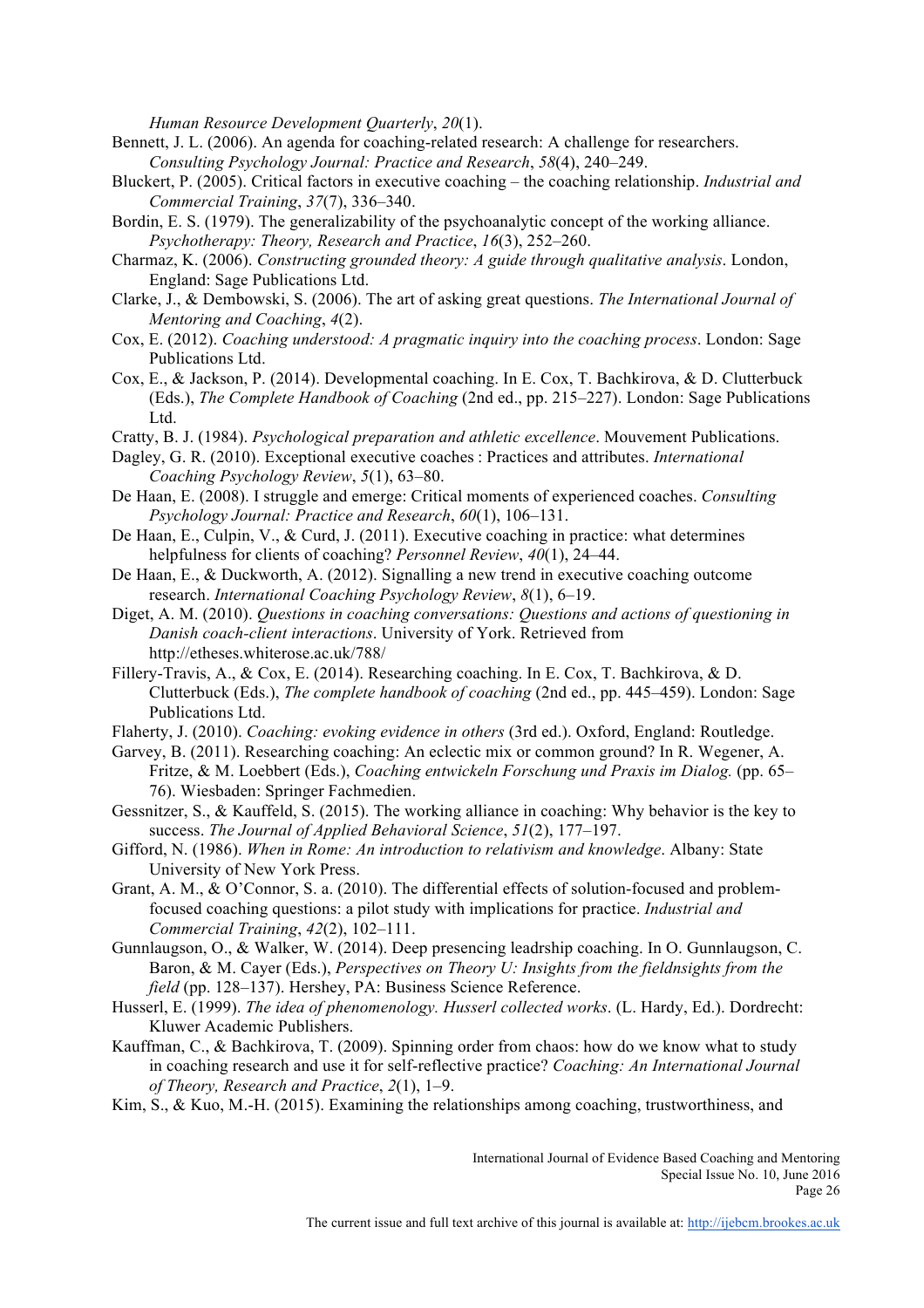role behaviors: A social exchange perspective. *The Journal of Applied Behavioral Science*, *51*(1), 231–252.

- Laske, O. E. (2006). From coach training to coach education : Teaching coaching within a comprehensively evidence based framework. *International Journal of Evidence Based Coaching & Mentoring*, *4*(1), 45–57.
- Lawton-Smith, C., & Cox, E. (2007). Coaching : Is it just a new name for training ? *International Journal of Evidence Based Coaching & Mentoring*, (Special Issue 1), 1–9.
- Matthews, T. (2013). More than a brain on legs : an exploration of working with the body in coaching. *International Journal of Evidence Based Coaching and Mentoring*, *7*(June), 26–38.
- McNamara, M. S., Fealy, G. M., Casey, M., O'Connor, T., Patton, D., Doyle, L., & Quinlan, C. (2014). Mentoring, coaching and action learning: Interventions in a national clinical leadership development programme. *Journal of Clinical Nursing*, *23*(17-18), 2533–2541.
- Moustakas, C. (1990). *Heuristic research: Design, methodology and applications*. Newbury Park, CA: Sage Publications Inc.
- Neenan, M. (2009). Using socratic questioning in coaching. *Journal of Rational - Emotive and Cognitive - Behavior Therapy*, *27*(4), 249–264.
- Nietzsche, F. (1968). *The will to power*. (W. Kaufmann, Ed.). New York: Vintage books.
- Palmer, S., & Whybrow, A. (Eds.). (2007). *Handbook of coaching psychology: A guide for practitioners*. Hove, East Sussex: Routledge.
- Parker, P., Wasserman, I., Kram, K. E., & Hall, D. T. (2015). A relational communication approach to peer coaching. *The Journal of Applied Behavioral Science*, *51*(2), 231–252.
- Parsloe, E., & Leedham, M. (2009). *Coaching and mentoring: Practical conversations to improve learning* (2nd ed.). London: Kogan Page.
- Patton, M. (1980). *Qualitative evaluation methods*. Beverley Hills, CA: Sage Publications Inc.
- Pemberton, C. (2006). *Coaching to solutions: A manager's toolkit for performance delivery*. Oxford, England: Butterworth-Heinemann.
- Polkinghorne, D. (2005). Language and meaning. *Journal of Counseling Psychology*, *52*(2), 137–145.
- Schrift, A. (1998). Between perspectivism and philology: Genealogy as hermeneustics. In D. Conway & P. Groff (Eds.), *Nietzche: Critical Assessments Volume 1* (p. 360). New York: Routledge.
- Sela-Smith, S. (2002). Heuristic research: A review and critique of Moustakas's method. *Journal of Humanistic Psychology*, *42*(3), 53–88.
- Smith, J. a. (2004). Reflecting on the development of interpretative phenomenological analysis. *Qualitative Research in Psychology*, *1*(1), 39–54.
- Stern, L. (2008). *The executive coaching handbook*. Retrieved from www.executivecoachingforum.com

Stevens, P. (2006). *CSC Contracting - The 4 "P"s of contracting (Unpublished)*.

- Stout-Rostron, N. L. (2006). Interventions in the coaching conversation (thinking, feeling and behaviour). Middlesex University. Retrieved from http://eprints.mdx.ac.uk/2660/
- Strean, W. B., & Strozzi-Heckler, R. (2009). (The) Body (of) knowledge: Somatic contributions to the practice of sport psychology. *Journal of Applied Sport Psychology*, *21*(1), 91–98.
- Wasylyshyn, K. M. (2003). Executive coaching: An outcome study. *Consulting Psychology Journal: Practice and Research*, *55*(2), 94–106.
- Wilber, K. (1977). *The spectrum of consciousness*. Wheaton Il.: Quest.
- Wolever, R. Q., Caldwell, K. L., Wakefield, J. P., Little, K. J., Gresko, J., Shaw, A., … Gaudet, T. (2011). Integrative health coaching: an organizational case study. *The Journal of Science and Healing*, *7*(1), 30–6.
- Zandvoort, M. Van, Irwin, J. D., & Morrow, D. (2008). Co-active coaching as an intervention for obesity among female university students. *International Coaching Psychology Review*, *3*(3).

International Journal of Evidence Based Coaching and Mentoring Special Issue No. 10, June 2016 Page 27